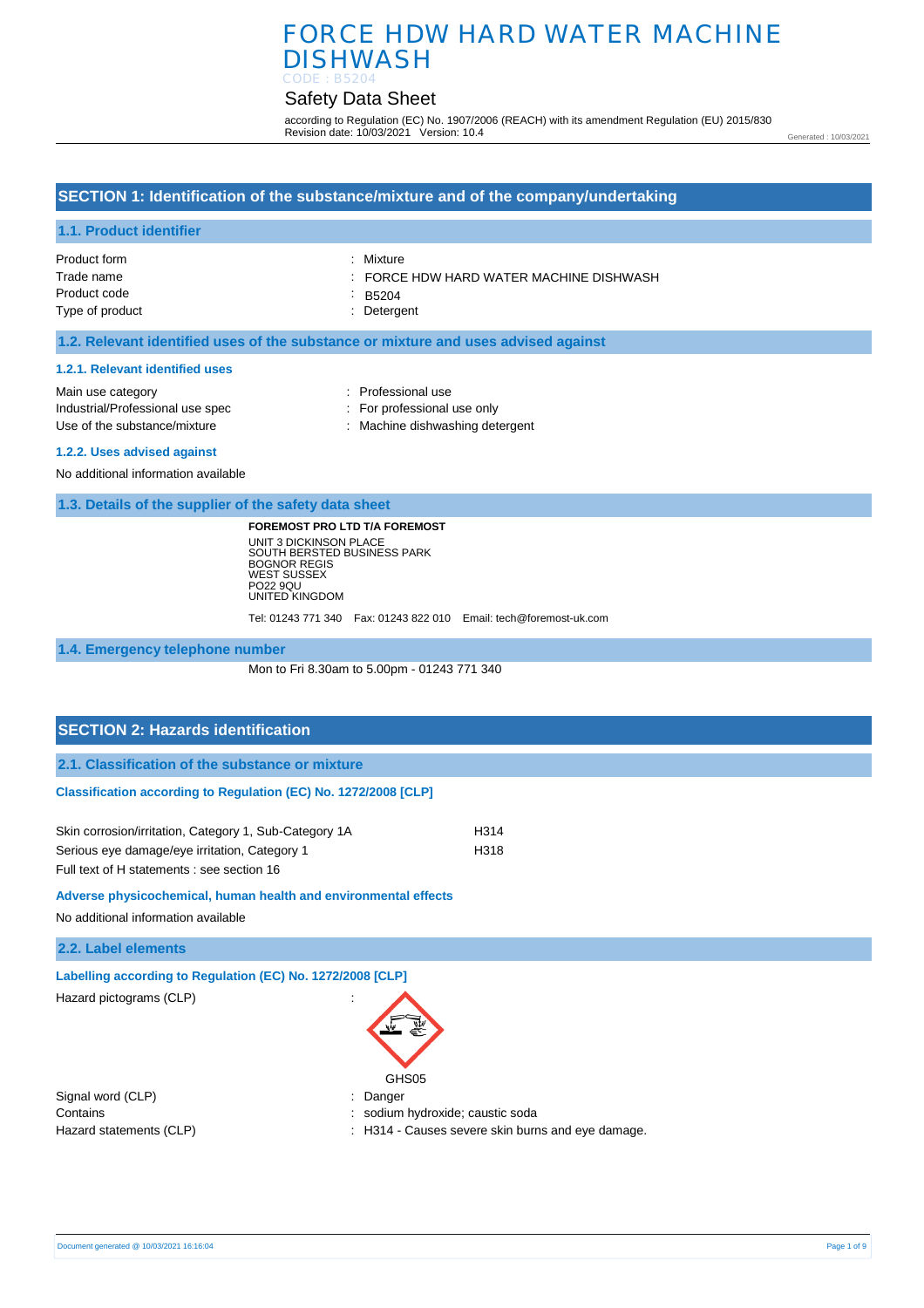# Safety Data Sheet

according to Regulation (EC) No. 1907/2006 (REACH) with its amendment Regulation (EU) 2015/830

| Precautionary statements (CLP) | : P264 - Wash hands thoroughly after handling.                                         |
|--------------------------------|----------------------------------------------------------------------------------------|
|                                | P280 - Wear eye protection, protective gloves.                                         |
|                                | P301+P330+P331 - IF SWALLOWED: Rinse mouth. Do NOT induce vomiting.                    |
|                                | P303+P361+P353 - IF ON SKIN (or hair): Take off immediately all contaminated clothing. |
|                                | Rinse skin with water or shower.                                                       |
|                                | P305+P351+P338 - IF IN EYES: Rinse cautiously with water for several minutes. Remove   |
|                                | contact lenses, if present and easy to do. Continue rinsing.                           |
|                                | P315 - Get immediate medical advice/attention.                                         |
|                                | P405 - Store locked up.                                                                |
|                                |                                                                                        |

## **2.3. Other hazards**

No additional information available

# **SECTION 3: Composition/information on ingredients**

## **3.1. Substances**

## Not applicable

## **3.2. Mixtures**

| <b>Name</b>                                                                                           | <b>Product identifier</b>                                                                               | $\frac{9}{6}$ | <b>Classification according to</b><br><b>Regulation (EC) No.</b><br>1272/2008 [CLP] |
|-------------------------------------------------------------------------------------------------------|---------------------------------------------------------------------------------------------------------|---------------|-------------------------------------------------------------------------------------|
| sodium hydroxide; caustic soda<br>substance with national workplace exposure limit(s)<br>$ $ (IE, GB) | (CAS-No.) 1310-73-2<br>(EC-No.) 215-185-5<br>(EC Index-No.) 011-002-00-6<br>(REACH-no) 01-2119457892-27 | $5 - 10$      | Skin Corr. 1A, H314                                                                 |
| N,N-dimethyldecylamine N-oxide                                                                        | (CAS-No.) 2605-79-0<br>(EC-No.) 220-020-5<br>(REACH-no) 01-2119959297-22                                | $0.1 - 1$     | Skin Irrit. 2, H315<br>Eye Dam. 1, H318<br>Aquatic Acute 1, H400                    |

| <b>Specific concentration limits:</b> |                                                                                                         |                                                                                                                                                       |
|---------------------------------------|---------------------------------------------------------------------------------------------------------|-------------------------------------------------------------------------------------------------------------------------------------------------------|
| <b>Name</b>                           | <b>Product identifier</b>                                                                               | <b>Specific concentration limits</b>                                                                                                                  |
| sodium hydroxide; caustic soda        | (CAS-No.) 1310-73-2<br>(EC-No.) 215-185-5<br>(EC Index-No.) 011-002-00-6<br>(REACH-no) 01-2119457892-27 | $(0.5 ≤ C < 2)$ Skin Irrit. 2, H315<br>$(0.5 ≤ C < 2)$ Eye Irrit. 2, H319<br>$(2 ≤ C < 5)$ Skin Corr. 1B, H314<br>$(5 ≤ C ≤ 100)$ Skin Corr. 1A, H314 |

Full text of H-statements: see section 16

# **SECTION 4: First aid measures**

| 4.1. Description of first aid measures                           |                                                                                                                                                                   |
|------------------------------------------------------------------|-------------------------------------------------------------------------------------------------------------------------------------------------------------------|
| First-aid measures general                                       | : Get medical advice/attention if you feel unwell.                                                                                                                |
| First-aid measures after inhalation                              | : Remove person to fresh air and keep comfortable for breathing.                                                                                                  |
| First-aid measures after skin contact                            | : Wash skin with plenty of water. Take off immediately all contaminated clothing and wash it<br>before reuse. Get medical advice/attention.                       |
| First-aid measures after eye contact                             | : Rinse cautiously with water for several minutes. Remove contact lenses, if present and easy<br>to do. Continue rinsing. Get immediate medical advice/attention. |
| First-aid measures after ingestion                               | : Do NOT induce vomiting. Rinse mouth. Drink plenty of water. Get medical advice/attention.                                                                       |
| 4.2. Most important symptoms and effects, both acute and delayed |                                                                                                                                                                   |
| Symptoms/effects after inhalation                                | : May cause respiratory irritation.                                                                                                                               |
| Symptoms/effects after skin contact                              | : Burns.                                                                                                                                                          |
| Symptoms/effects after eye contact                               | : Causes serious eye damage.                                                                                                                                      |
| Symptoms/effects after ingestion                                 | : Burns.                                                                                                                                                          |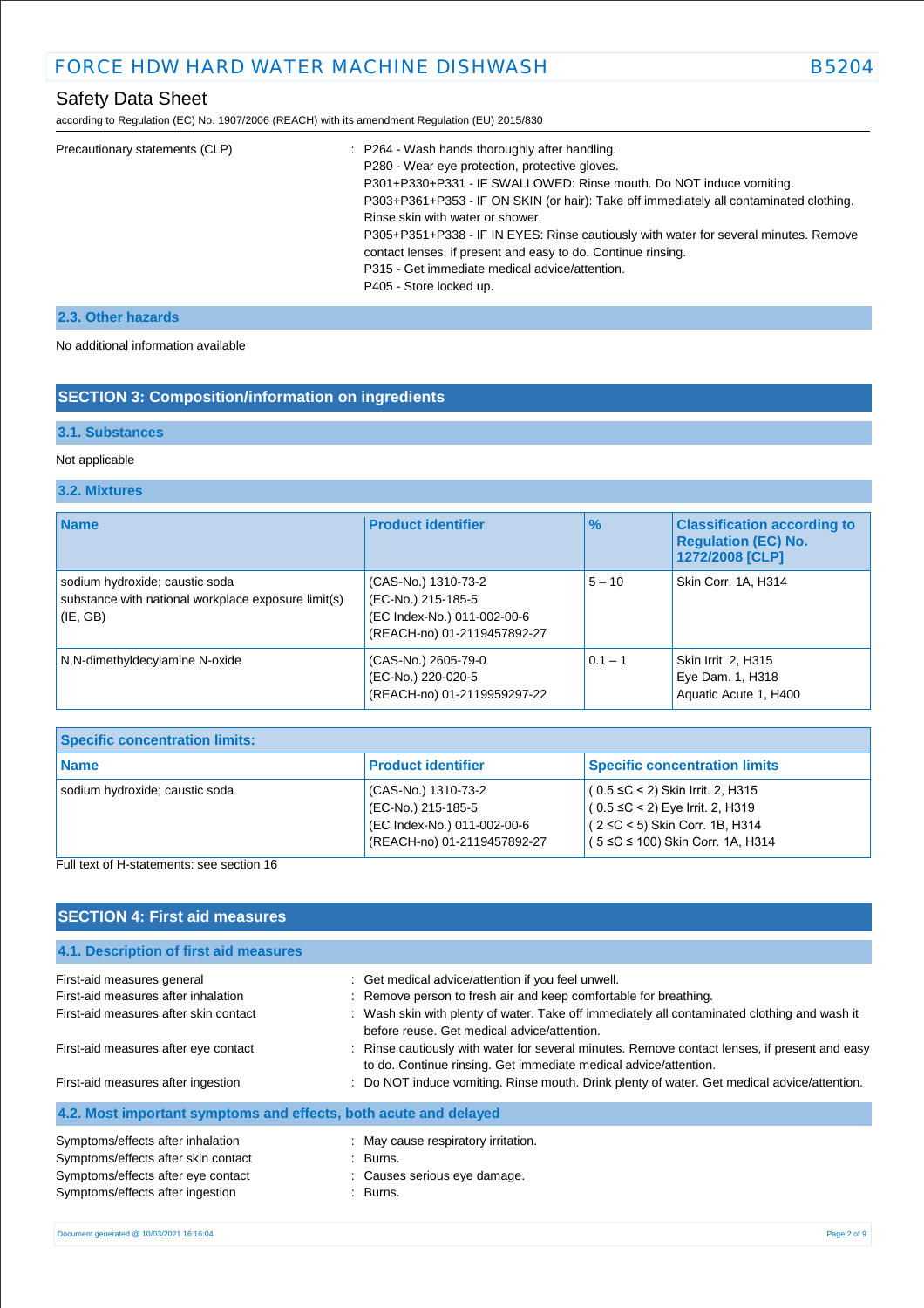## Safety Data Sheet

according to Regulation (EC) No. 1907/2006 (REACH) with its amendment Regulation (EU) 2015/830

# **4.3. Indication of any immediate medical attention and special treatment needed**

Treat symptomatically.

| <b>SECTION 5: Firefighting measures</b>                                  |                                     |  |
|--------------------------------------------------------------------------|-------------------------------------|--|
| 5.1. Extinguishing media                                                 |                                     |  |
| Suitable extinguishing media                                             | : Carbon dioxide. Dry powder. Foam. |  |
| 5.2. Special hazards arising from the substance or mixture               |                                     |  |
| Hazardous decomposition products in case of fire<br>: Corrosive vapours. |                                     |  |
| <b>5.3. Advice for firefighters</b>                                      |                                     |  |

No additional information available

| <b>SECTION 6: Accidental release measures</b>                                                                         |                                                                                                                |  |  |
|-----------------------------------------------------------------------------------------------------------------------|----------------------------------------------------------------------------------------------------------------|--|--|
| 6.1. Personal precautions, protective equipment and emergency procedures                                              |                                                                                                                |  |  |
| 6.1.1. For non-emergency personnel<br>Emergency procedures<br>6.1.2. For emergency responders<br>Protective equipment | Evacuate unnecessary personnel.<br>: Use personal protective equipment as required.                            |  |  |
| <b>6.2. Environmental precautions</b>                                                                                 |                                                                                                                |  |  |
| Avoid release to the environment.                                                                                     |                                                                                                                |  |  |
| 6.3. Methods and material for containment and cleaning up                                                             |                                                                                                                |  |  |
| For containment<br>Methods for cleaning up                                                                            | Collect spillage.<br>Soak up spills with inert solids, such as clay or diatomaceous earth as soon as possible. |  |  |
| 6.4. Reference to other sections                                                                                      |                                                                                                                |  |  |

For further information refer to section 8: "Exposure controls/personal protection". For further information refer to section 13.

| <b>SECTION 7: Handling and storage</b>                                                                                           |                                                                                                                                                                                                      |  |
|----------------------------------------------------------------------------------------------------------------------------------|------------------------------------------------------------------------------------------------------------------------------------------------------------------------------------------------------|--|
| 7.1. Precautions for safe handling                                                                                               |                                                                                                                                                                                                      |  |
| Precautions for safe handling<br>Hygiene measures                                                                                | : Avoid contact with skin and eyes.<br>: Do not eat, drink or smoke when using this product.                                                                                                         |  |
| 7.2. Conditions for safe storage, including any incompatibilities                                                                |                                                                                                                                                                                                      |  |
| <b>Technical measures</b><br>Storage conditions<br>Incompatible products<br>Incompatible materials<br>Special rules on packaging | : Does not require any specific or particular technical measures.<br>: Keep container closed when not in use.<br>: Oxidizing agent. Strong acids.<br>: Metals.<br>: Keep only in original container. |  |
| 7.3. Specific end use(s)                                                                                                         |                                                                                                                                                                                                      |  |

No additional information available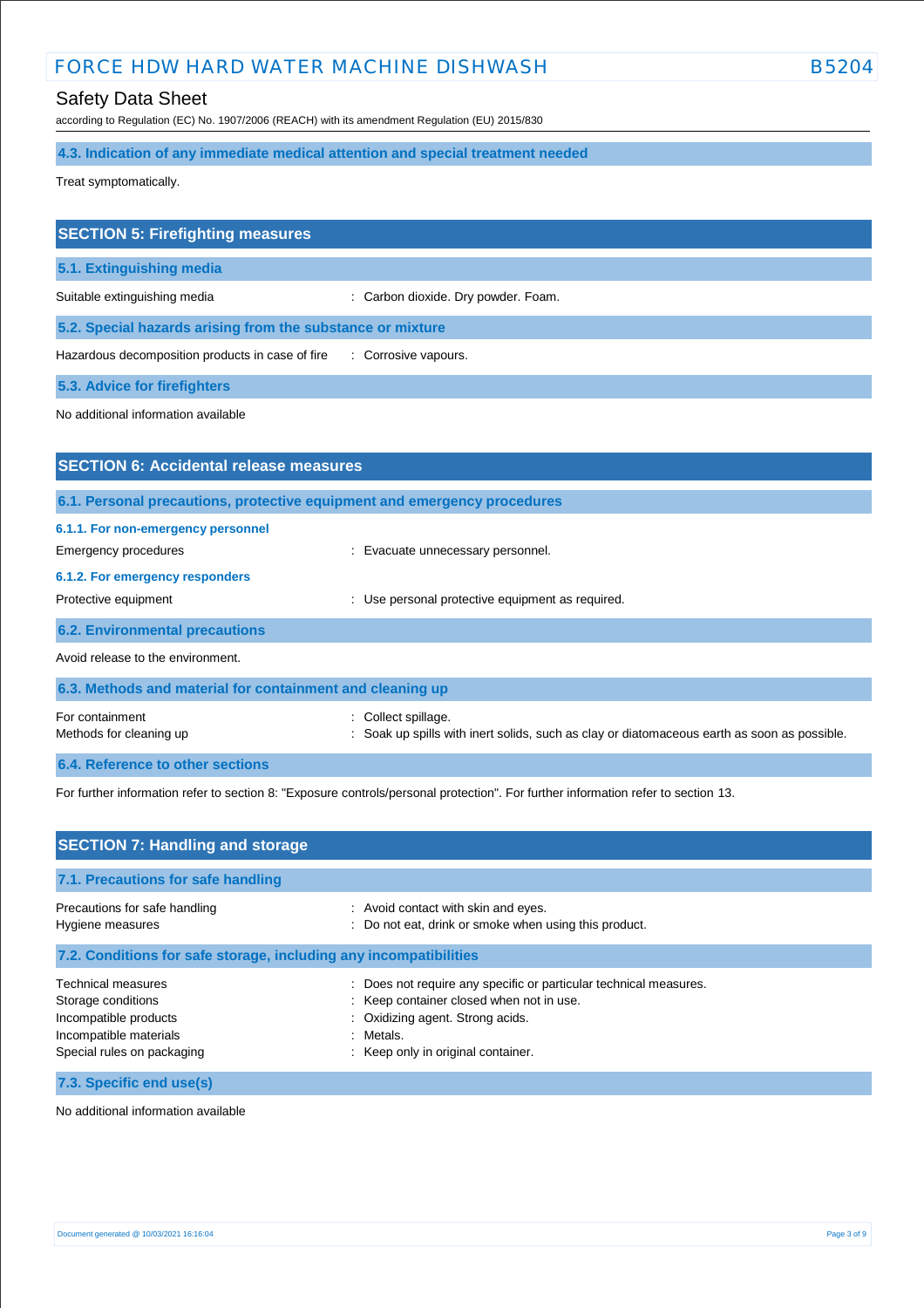## Safety Data Sheet

according to Regulation (EC) No. 1907/2006 (REACH) with its amendment Regulation (EU) 2015/830

# **SECTION 8: Exposure controls/personal protection 8.1. Control parameters 8.1.1 National occupational exposure and biological limit values sodium hydroxide; caustic soda (1310-73-2) Ireland - Occupational Exposure Limits** Local name Sodium hydroxide OEL STEL 2 mg/m<sup>3</sup> **United Kingdom - Occupational Exposure Limits** Local name Sodium hydroxide WEL STEL (OEL STEL) 2 mg/m<sup>3</sup>

### **8.1.2. Recommended monitoring procedures**

No additional information available

#### **8.1.3. Air contaminants formed**

No additional information available

#### **8.1.4. DNEL and PNEC**

No additional information available

#### **8.1.5. Control banding**

No additional information available

**8.2. Exposure controls**

#### **8.2.1. Appropriate engineering controls**

No additional information available

## **8.2.2. Personal protection equipment**

**Personal protective equipment symbol(s):**



#### **8.2.2.1. Eye and face protection**

| Eye protection:        |  |
|------------------------|--|
| Safety glasses. EN 166 |  |
|                        |  |

#### **8.2.2.2. Skin protection**

#### **Skin and body protection:**

Not required for normal conditions of use

### **Hand protection:**

Chemical resistant gloves (according to European standard EN 374 or equivalent). Nitrile rubber gloves

#### **Other skin protection**

#### **Materials for protective clothing:**

Not required for normal conditions of use

#### **8.2.2.3. Respiratory protection**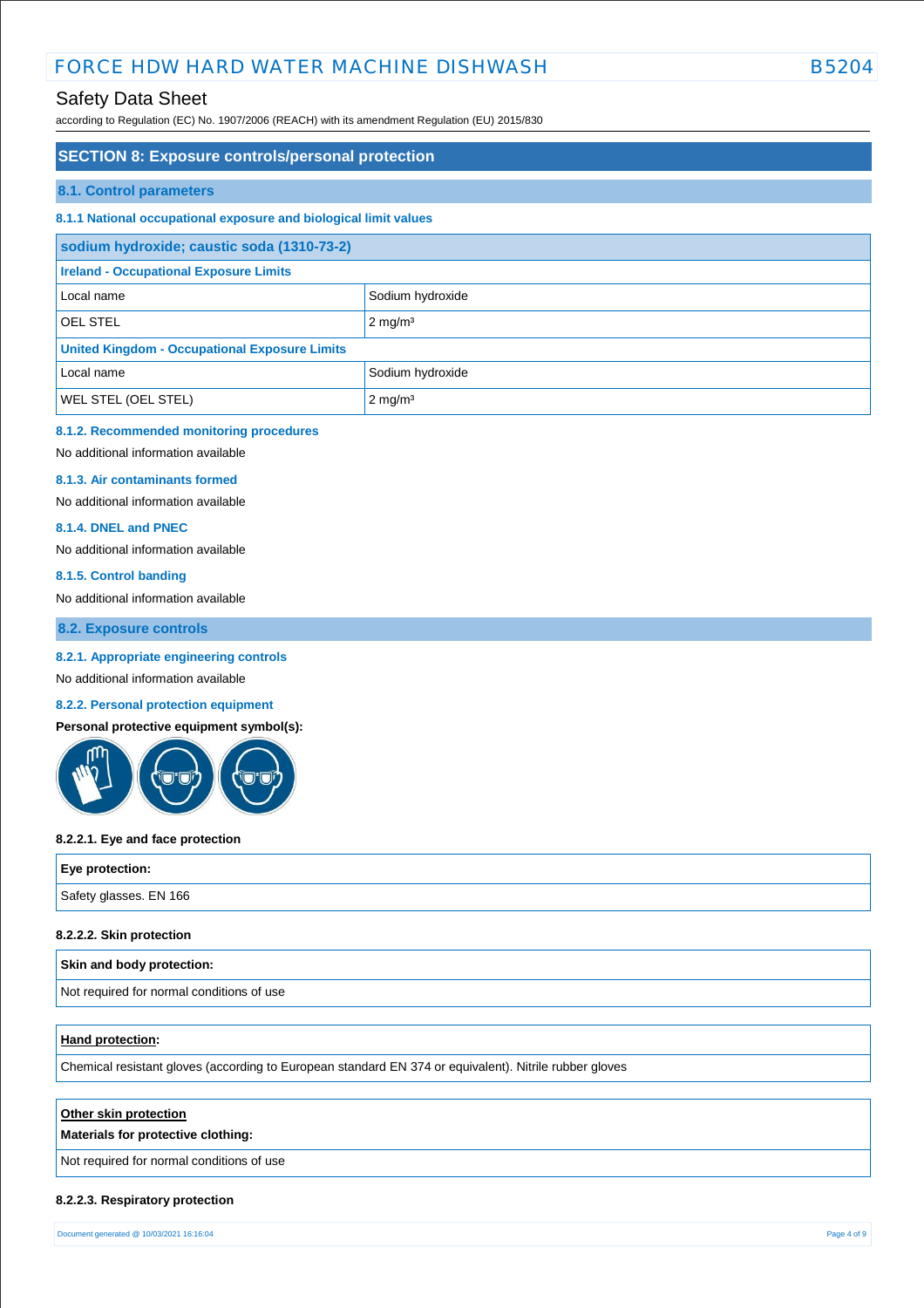## Safety Data Sheet

according to Regulation (EC) No. 1907/2006 (REACH) with its amendment Regulation (EU) 2015/830

#### **Respiratory protection:**

Not required for normal conditions of use

### **8.2.2.4. Thermal hazards**

No additional information available

### **8.2.3. Environmental exposure controls**

No additional information available

# **SECTION 9: Physical and chemical properties**

## **9.1. Information on basic physical and chemical properties**

| : Liquid            |
|---------------------|
| Liquid.             |
| amber.              |
| : odourless.        |
| No data available   |
| 13                  |
| No data available   |
| No data available   |
| No data available   |
| $\geq 100$ °C       |
| No data available   |
| No data available   |
| No data available   |
| No data available   |
| No data available   |
| No data available   |
| 1.13                |
| Soluble in water.   |
| No data available   |
| No data available   |
| No data available   |
| No data available   |
| No data available   |
| : No data available |
|                     |

#### **9.2. Other information**

No additional information available

## **SECTION 10: Stability and reactivity**

#### **10.1. Reactivity**

The product is non-reactive under normal conditions of use, storage and transport.

## **10.2. Chemical stability**

Stable under normal conditions of use.

**10.3. Possibility of hazardous reactions**

No dangerous reactions known under normal conditions of use.

#### **10.4. Conditions to avoid**

None under recommended storage and handling conditions (see section 7).

## **10.5. Incompatible materials**

#### Metals. Acids.

Document generated @ 10/03/2021 16:16:04 Page 5 of 9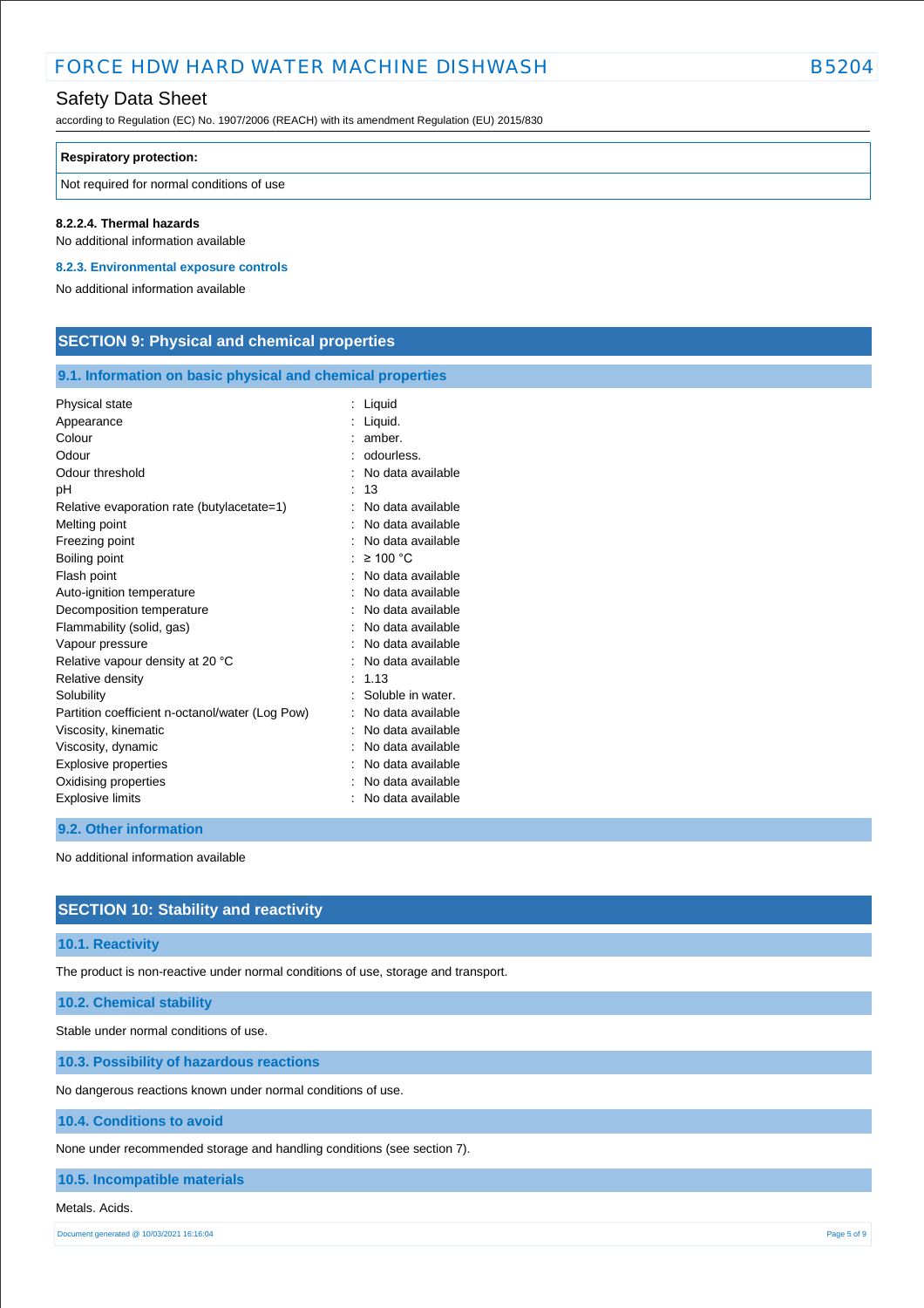# Safety Data Sheet

according to Regulation (EC) No. 1907/2006 (REACH) with its amendment Regulation (EU) 2015/830

# **10.6. Hazardous decomposition products**

Under normal conditions of storage and use, hazardous decomposition products should not be produced.

| <b>SECTION 11: Toxicological information</b> |                                          |  |  |
|----------------------------------------------|------------------------------------------|--|--|
| 11.1 Information on toxicological effects    |                                          |  |  |
| Acute toxicity (oral)                        | Not classified<br>÷                      |  |  |
| Acute toxicity (dermal)                      | Not classified                           |  |  |
| Acute toxicity (inhalation)                  | : Not classified                         |  |  |
| Skin corrosion/irritation                    | Causes severe skin burns.<br>÷<br>pH: 13 |  |  |
| Serious eye damage/irritation                | : Causes serious eye damage.<br>pH: 13   |  |  |
| Respiratory or skin sensitisation            | : Not classified                         |  |  |
| Germ cell mutagenicity                       | : Not classified                         |  |  |
| Carcinogenicity                              | : Not classified                         |  |  |
| Reproductive toxicity                        | Not classified<br>÷                      |  |  |
| STOT-single exposure                         | : Not classified                         |  |  |
| STOT-repeated exposure                       | Not classified<br>÷                      |  |  |
| Aspiration hazard                            | : Not classified                         |  |  |

| <b>SECTION 12: Ecological information</b>                                                                                   |                                      |  |
|-----------------------------------------------------------------------------------------------------------------------------|--------------------------------------|--|
| 12.1. Toxicity                                                                                                              |                                      |  |
| Hazardous to the aquatic environment, short-term<br>(acute)<br>Hazardous to the aquatic environment, long-term<br>(chronic) | : Not classified<br>: Not classified |  |
| sodium hydroxide; caustic soda (1310-73-2)                                                                                  |                                      |  |
| LC50 - Fish [1]                                                                                                             | $> 35$ mg/l                          |  |
| EC50 - Other aquatic organisms [1]                                                                                          | > 33 mg/l waterflea                  |  |
| 12.2. Persistence and degradability                                                                                         |                                      |  |
| No additional information available                                                                                         |                                      |  |
| 12.3. Bioaccumulative potential                                                                                             |                                      |  |
| sodium hydroxide; caustic soda (1310-73-2)                                                                                  |                                      |  |
| Partition coefficient n-octanol/water (Log Pow)                                                                             | $-3.88$                              |  |
| N,N-dimethyldecylamine N-oxide (2605-79-0)                                                                                  |                                      |  |
| Partition coefficient n-octanol/water (Log Pow)                                                                             | 3.69                                 |  |
| 12.4. Mobility in soil                                                                                                      |                                      |  |
| No additional information available                                                                                         |                                      |  |
| 12.5. Results of PBT and vPvB assessment                                                                                    |                                      |  |
| No additional information available                                                                                         |                                      |  |
| Document generated @ 10/03/2021 16:16:04                                                                                    | Page 6 of 9                          |  |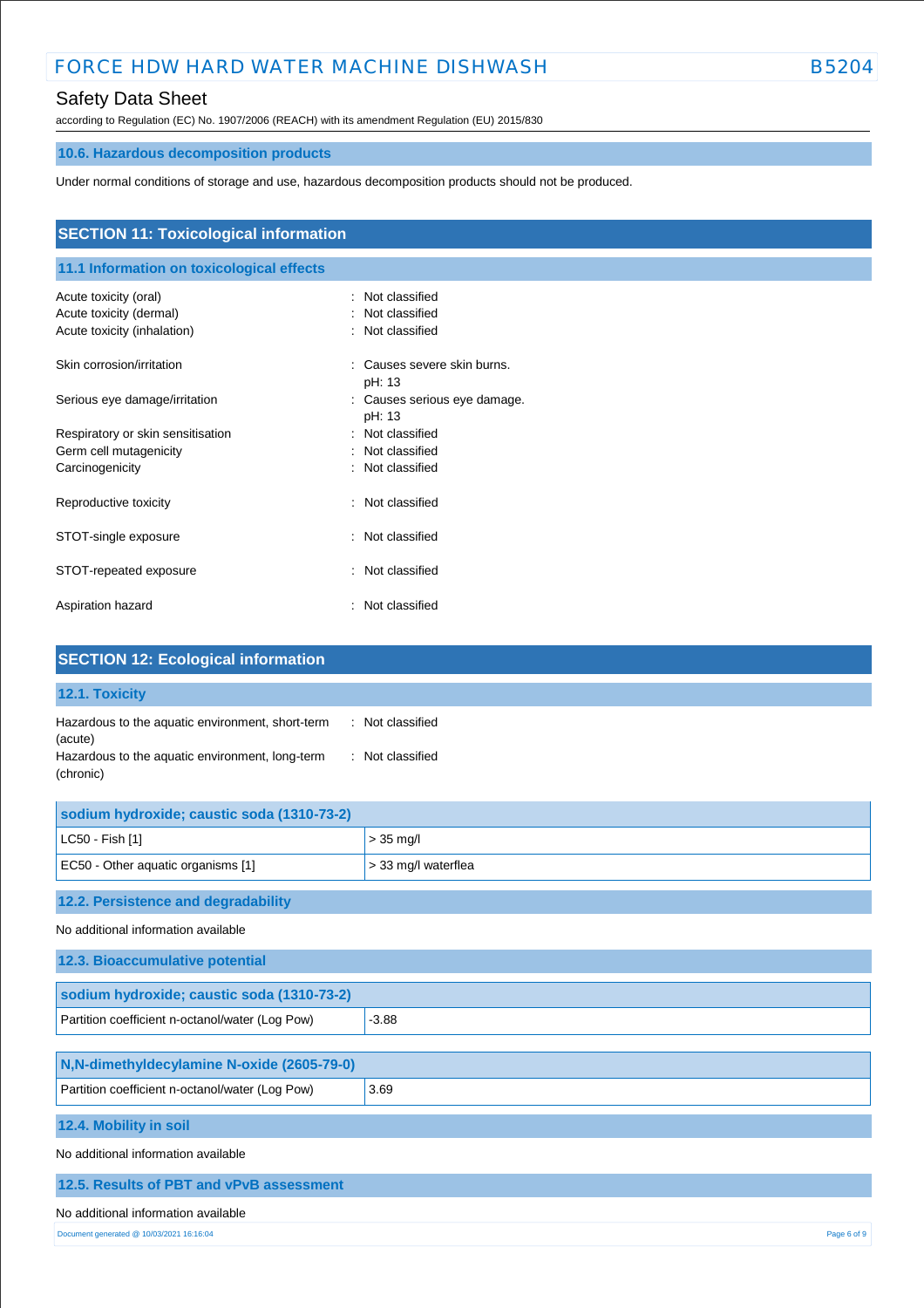## Safety Data Sheet

according to Regulation (EC) No. 1907/2006 (REACH) with its amendment Regulation (EU) 2015/830

# **12.6. Other adverse effects**

No additional information available

# **SECTION 13: Disposal considerations**

**13.1. Waste treatment methods**

No additional information available

# **SECTION 14: Transport information**

In accordance with ADR / IMDG / IATA

| 14.1 UN number                                                                                                                                                                                                     |                                                                                                                                                                                                                                      |             |
|--------------------------------------------------------------------------------------------------------------------------------------------------------------------------------------------------------------------|--------------------------------------------------------------------------------------------------------------------------------------------------------------------------------------------------------------------------------------|-------------|
| UN-No. (ADR)<br>UN-No. (IMDG)<br>UN-No. (IATA)                                                                                                                                                                     | : UN 1824<br><b>UN 1824</b><br>: UN 1824                                                                                                                                                                                             |             |
| 14.2. UN proper shipping name                                                                                                                                                                                      |                                                                                                                                                                                                                                      |             |
| Proper Shipping Name (ADR)<br>Proper Shipping Name (IMDG)<br>Proper Shipping Name (IATA)<br>Transport document description (ADR)<br>Transport document description (IMDG)<br>Transport document description (IATA) | SODIUM HYDROXIDE SOLUTION<br>SODIUM HYDROXIDE SOLUTION<br>: Sodium hydroxide solution<br>: UN 1824 SODIUM HYDROXIDE SOLUTION, 8, II, (E)<br>: UN 1824 SODIUM HYDROXIDE SOLUTION, 8, II<br>: UN 1824 Sodium hydroxide solution, 8, II |             |
| 14.3. Transport hazard class(es)                                                                                                                                                                                   |                                                                                                                                                                                                                                      |             |
| <b>ADR</b><br>Transport hazard class(es) (ADR)<br>Danger labels (ADR)                                                                                                                                              | $\therefore$ 8<br>$\therefore$ 8                                                                                                                                                                                                     |             |
|                                                                                                                                                                                                                    |                                                                                                                                                                                                                                      |             |
| <b>IMDG</b><br>Transport hazard class(es) (IMDG)<br>Danger labels (IMDG)                                                                                                                                           | : 8<br>$\therefore$ 8                                                                                                                                                                                                                |             |
|                                                                                                                                                                                                                    |                                                                                                                                                                                                                                      |             |
|                                                                                                                                                                                                                    |                                                                                                                                                                                                                                      |             |
| <b>IATA</b><br>Transport hazard class(es) (IATA)<br>Danger labels (IATA)                                                                                                                                           | $\therefore$ 8<br>: 8                                                                                                                                                                                                                |             |
|                                                                                                                                                                                                                    |                                                                                                                                                                                                                                      |             |
| 14.4. Packing group                                                                                                                                                                                                |                                                                                                                                                                                                                                      |             |
| Packing group (ADR)                                                                                                                                                                                                | $\lesssim 11$                                                                                                                                                                                                                        |             |
| Document generated @ 10/03/2021 16:16:04                                                                                                                                                                           |                                                                                                                                                                                                                                      | Page 7 of 9 |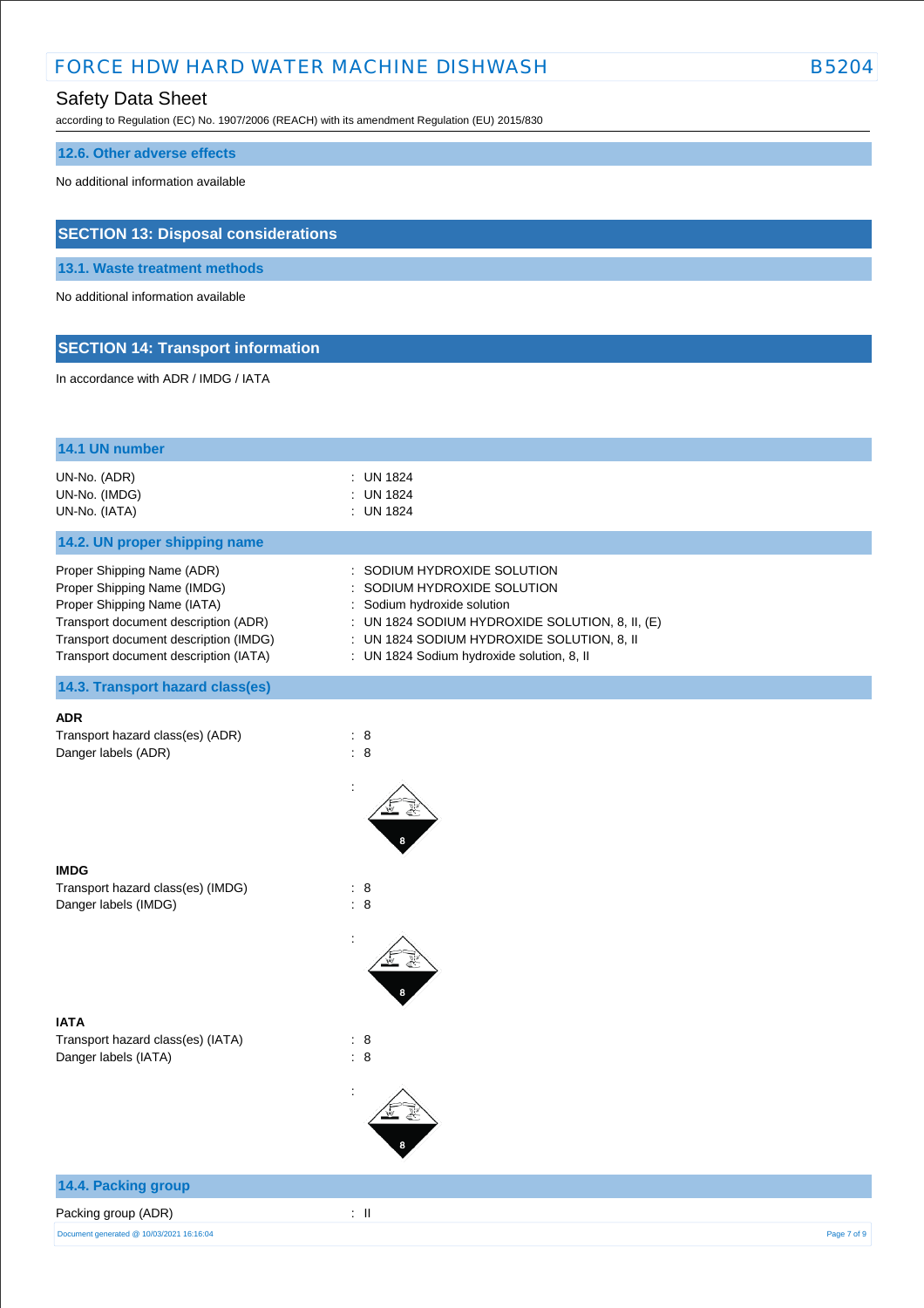# Safety Data Sheet

according to Regulation (EC) No. 1907/2006 (REACH) with its amendment Regulation (EU) 2015/830

| Packing group (IMDG)<br>Packing group (IATA)                  | ÷Ш<br>$\mathbb{I}$ |  |
|---------------------------------------------------------------|--------------------|--|
| <b>14.5. Environmental hazards</b>                            |                    |  |
| Dangerous for the environment<br>Marine pollutant             | : No<br>: No       |  |
| Other information<br>: No supplementary information available |                    |  |
| 14.6. Special precautions for user                            |                    |  |
| <b>Overland transport</b>                                     |                    |  |
| Classification code (ADR)                                     | $\therefore$ C5    |  |
| Limited quantities (ADR)                                      | : 11               |  |
| Excepted quantities (ADR)                                     | $\therefore$ E2    |  |
| Packing instructions (ADR)                                    | : P001, IBC02      |  |
| Mixed packing provisions (ADR)                                | : MP15             |  |

| Portable tank and bulk container instructions (ADR) |                | T7                |
|-----------------------------------------------------|----------------|-------------------|
| Portable tank and bulk container special provisions | ÷              | TP <sub>2</sub>   |
| (ADR)                                               |                |                   |
| Tank code (ADR)                                     | $\ddot{\cdot}$ | L <sub>4</sub> BN |
| Vehicle for tank carriage                           |                | AT                |
| Transport category (ADR)                            |                | $\overline{2}$    |
| Hazard identification number (Kemler No.)           |                | 80                |
| Orange plates                                       |                |                   |
|                                                     |                | 80                |
|                                                     |                | 182               |
|                                                     |                |                   |
| Tunnel restriction code (ADR)                       |                | E                 |
| EAC code                                            |                | 2R                |
| <b>Transport by sea</b>                             |                |                   |
| Limited quantities (IMDG)                           | $\ddot{\cdot}$ | 1 <sub>L</sub>    |
| Excepted quantities (IMDG)                          |                | E2                |
| Packing instructions (IMDG)                         |                | P001              |
| IBC packing instructions (IMDG)                     |                | IBC02             |
| Tank instructions (IMDG)                            |                | T <sub>7</sub>    |
| Tank special provisions (IMDG)                      |                | TP <sub>2</sub>   |
| EmS-No. (Fire)                                      |                | F-A               |
| EmS-No. (Spillage)                                  |                | $S-B$             |
| Stowage category (IMDG)                             |                | A                 |
| Air transport                                       |                |                   |
| PCA Excepted quantities (IATA)                      |                | E <sub>2</sub>    |
| PCA Limited quantities (IATA)                       |                | Y840              |
| PCA limited quantity max net quantity (IATA)        |                | 0.5L              |
| PCA packing instructions (IATA)                     |                | 851               |
| PCA max net quantity (IATA)                         |                | 1L                |
| CAO packing instructions (IATA)                     |                | 855               |
| CAO max net quantity (IATA)                         |                | 30L               |
| Special provisions (IATA)                           |                | A3                |
| ERG code (IATA)                                     |                | 8L                |

# **14.7. Transport in bulk according to Annex II of Marpol and the IBC Code**

IBC code : Not applicable.

## **SECTION 15: Regulatory information**

**15.1. Safety, health and environmental regulations/legislation specific for the substance or mixture**

### **15.1.1. EU-Regulations**

Contains no REACH substances with Annex XVII restrictions Contains no substance on the REACH candidate list Contains no REACH Annex XIV substances